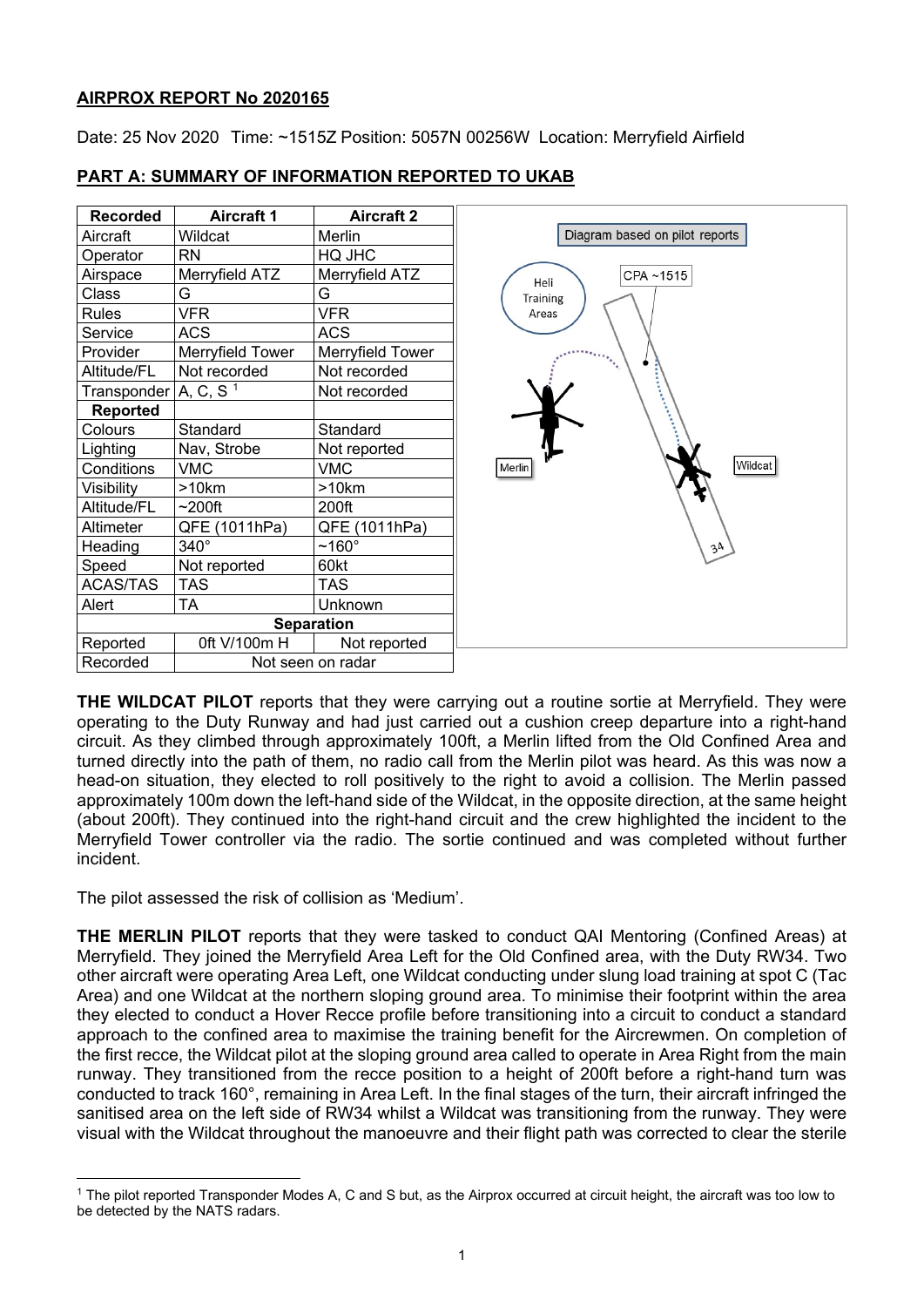area. The Wildcat pilot informed ATC of the infringement and all callsigns were reminded to utilise positive RT in accordance with the Merryfield DAM.

The pilot assessed the risk of collision as 'Low'.

**THE MERRYFIELD CONTROLLER** reports that the Duty Runway was RW34 with visual left and right hand circuits active. In the left-hand circuit was one wildcat [not the Airprox Wildcat] conducting load lifting to spot Charlie and a Merlin operating to the Old Confined Area. In the right-hand circuit was a Wildcat [the Airprox Wildcat] conducting General Handling. The controller had taken over the Aerodrome Control position about 10min before the incident occurred and was present when the previous controller had instructed both aircraft in the left-hand circuit on additional measures to coordinate and deconflict their adjacent activities. The [Airprox] Wildcat pilot requested the use of the duty runway, the controller instructed them to line up and made an 'All Stations' broadcast that the

runway was now in use and positive control was in force. The Merlin pilot was cleared to land in the confined area at their discretion, which they did [he believed]. When the [Airprox] Wildcat pilot called ready for departure the controller checked the climb-out was clear and issued a take-off clearance and surface wind check. As the Wildcat pilot commenced their transition the controller turned to check the load lifting spot with the binoculars, satisfied that all was well they turned to recommence their scan and became aware that the Merlin pilot had lifted from the confined area without a clearance and was completing a tight right-hand turn which had placed them in close proximity to the departing [Airprox] Wildcat, whose pilot was just completing a right-hand turn away from the Merlin. The [Airprox] Wildcat pilot commented on the Merlin pilot turning in front of them and the controller informed the Merlin pilot that the Wildcat pilot was unhappy with their action and reminded them that they were required to call before lifting from the confined area for clearance in accordance with the published local procedure.



Figure 1: Merryfield Aerodrome Chart

The controller perceived the severity of the incident as 'Medium'.

### **Factual Background**

The weather at Yeovilton was recorded as follows:

METAR EGDY 251522Z 35005KT 9999 FEW010 09/05 Q1014 NOSIG RMK BLU BLU

#### **Analysis and Investigation**

#### **RN Investigation Summary**

The RN Investigation states that the Tower controller instructed all users that positive control was in effect, some users acknowledged this call, acknowledgement of this is not currently a requirement. Because the Merlin launched from the Confined Area without believing a clearance was necessary a recommendation has been raised to amend the Merryfield DAM to make the acknowledgement of ATC notification of runway activation compulsory and to clarify when an aircraft is considered to be established in the Confined Area.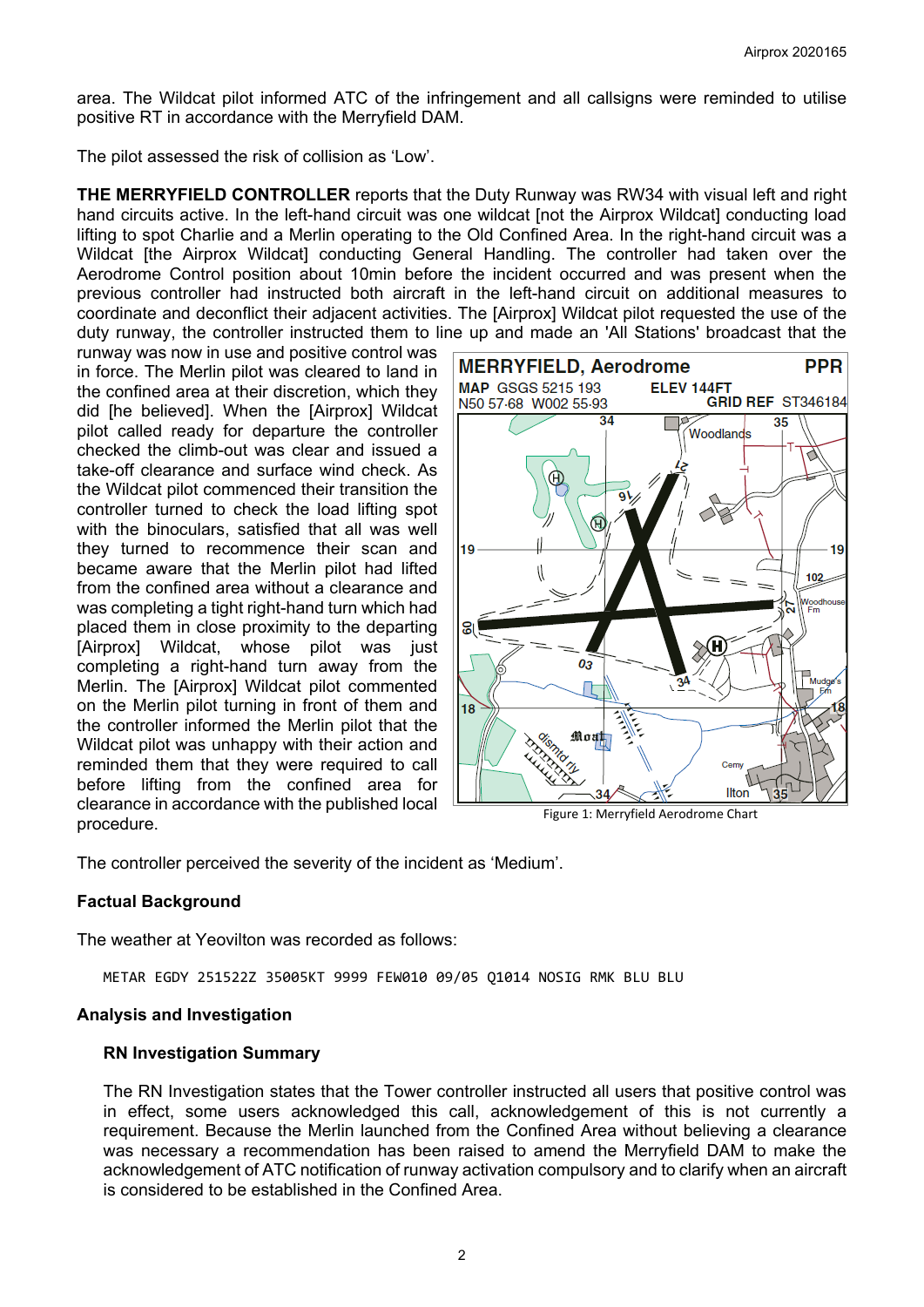### **UKAB Secretariat**

The Wildcat and Merlin pilots shared an equal responsibility for collision avoidance and not to operate in such proximity to other aircraft as to create a collision hazard.[2](#page-2-0) An aircraft operated on or in the vicinity of an aerodrome shall conform with or avoid the pattern of traffic formed by other aircraft in operation.[3](#page-2-1)

### **Comments**

### **JHC**

Prior to the Airprox occurring, the Merlin was conducting a high hover recce above the 'old' Confined Area, before conducting a circuit to land within it. The Tower controller had given a clearance to land at their discretion, which was acknowledged, however they did not land at that time as they were still in the recce phase. Once the recce was complete, they repositioned from the high hover to make a standard approach into the Confined Area. During this transition the aircraft infringed the sterile area designated for RW operations prompting the Wildcat to declare an Airprox. The local investigation found that the Merlin crew had not adhered to procedures as they had not received a positive clearance to lift from the confined area. Whilst the Merlin captain accepts that the turn infringed the sterile area, leading to the Airprox, he believes that this was not predicated by a failure to follow procedure. Having not yet landed in the confined area the Merlin captain did not believe there was a requirement for a positive clearance at that stage and had been given a clearance to land at his discretion. The ambiguity of this situation could have been alleviated by better communication with the Tower controller to articulate the plan to conduct a high hover recce prior to establishing in the area, but there is no formal requirement for this. However, the fact that ambiguity exists supports a recommendation from CHF for clarification in local orders as to when an aircraft is considered to be established in the confined area and subject to the requirement for positive clearances. The Merlin captain assesses that the aircraft came within no more than 100m laterally and 200ft vertically, while both aircraft were operating circuits to different areas of the airfield (Merlin area Left, Wildcat area right).

### **NCHQ**

This Airprox highlights the requirement for aircrew to be fully conversant with local orders and apply them at all times. It also highlighted the need for aircrew to articulate their intentions when operating outside of normal parameters, not only to ATC but to other aviators to improve situational awareness, avoid ambiguity and prevent potential situations like the one in this instance from occurring. Subsequently, an amend to the Merryfield DAM has been made, whereby all pilots are to acknowledge where positive control is in force. A further recommendation has been made to clarify when an aircraft is considered to be established in the confined Area.

#### **Summary**

An Airprox was reported when a Wildcat and a Merlin flew into proximity at Merryfield Airfield at about 1515Z on Wednesday 25<sup>th</sup> November 2020. Both pilots were operating under VFR in VMC and in receipt of an Aerodrome Control Service from Merryfield Tower.

### **PART B: SUMMARY OF THE BOARD'S DISCUSSIONS**

Information available consisted of reports from both pilots, reports from the air traffic controllers involved and reports from the appropriate operating authorities. Relevant contributory factors mentioned during the Board's discussions are highlighted within the text in bold, with the numbers referring to the Contributory Factors table displayed in Part C.

<span id="page-2-0"></span><sup>2</sup> MAA RA 2307 paragraphs 1 and 2.

<span id="page-2-1"></span><sup>3</sup> MAA RA 2307 paragraph 15.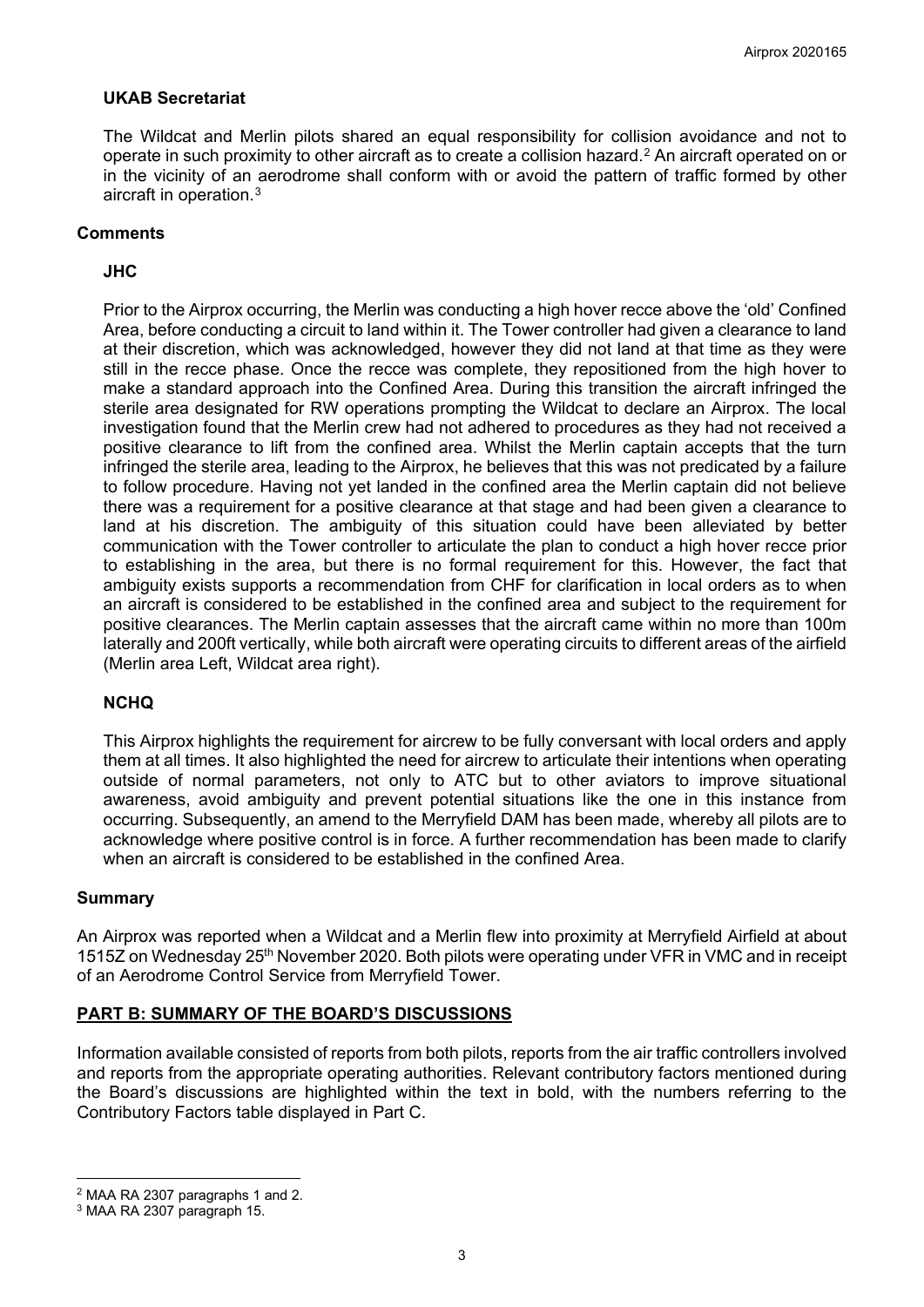Due to the exceptional circumstances presented by the coronavirus pandemic, this incident was assessed as part of a 'virtual' UK Airprox Board meeting where members provided a combination of written contributions and dial-in/VTC comments.

The Board began looking at the actions of the Merlin pilot. The JHC Board member said that, when the controller transmitted that positive control was in force, the Merlin pilot was in the high hover over the confined area. The Merlin pilot had already been cleared to land at their discretion at the confined area. They conducted a recce of the confined area, which is a standard requirement at Merryfield, prior to making their approach to the site. Their intention was to reposition to land after their recce and they believed that as they had a clearance to land they did not need to update their intentions on the frequency (**CF7**), this meant that the Wildcat pilot was not fully aware of the Merlin pilot's intentions (**CF8**). As the merlin pilot left the high hover they were turning back and manoeuvring to make an approach to land, this turn resulted in them infringing the sterile area of the operational RW (**CF5, 6 & 10**). They were aware of the departing Wildcat, both visually and through the R/T calls, and increased their turn to increase the separation when they realised that they had infringed the RW sterile area (**CF9**).

The Board then looked at the actions of the Wildcat pilot. As the Wildcat pilot was departing, they saw the Merlin turning towards them at a similar altitude and quickly turned right to increase the separation between the aircraft. The Wildcat pilot had received a TA warning from their TAS but because they were already visual with the Merlin this did not impact upon the Wildcat pilot's action or the outcome of the Airprox (**CF11**). The NCHQ Board member opined that it was the Merlin pilot not updating their intentions as they left the Confined Area that had resulted in the Wildcat pilot turning to increase the separation. Whilst there was no clear requirement to do so in local procedures (**CF4**), a radio call from the Merlin pilot would probably have prevented the Airprox by alerting everyone to the Merlin pilot's intentions.

Next the Board discussed the controller's actions. The controller had turned their attention to another helicopter operating in a different part of the airfield (**CF3**). Because of this, and because the Merlin pilot had not updated their intentions (**CF1**), the controller had not seen the conflict until it had been resolved (**CF2**).

Finally, the Board turned to the Risk. They quickly agreed that both pilots were visual with the other aircraft and the Wildcat turned to avoid the Merlin at about the same time that the Merlin pilot tightened their turn to avoid the Wildcat. Although these were not normal safety parameters, the risk had been averted, a Risk category C. The Board were heartened that the RN investigation had recommended changes to local procedures that had resulted in this Airprox (**CF4**).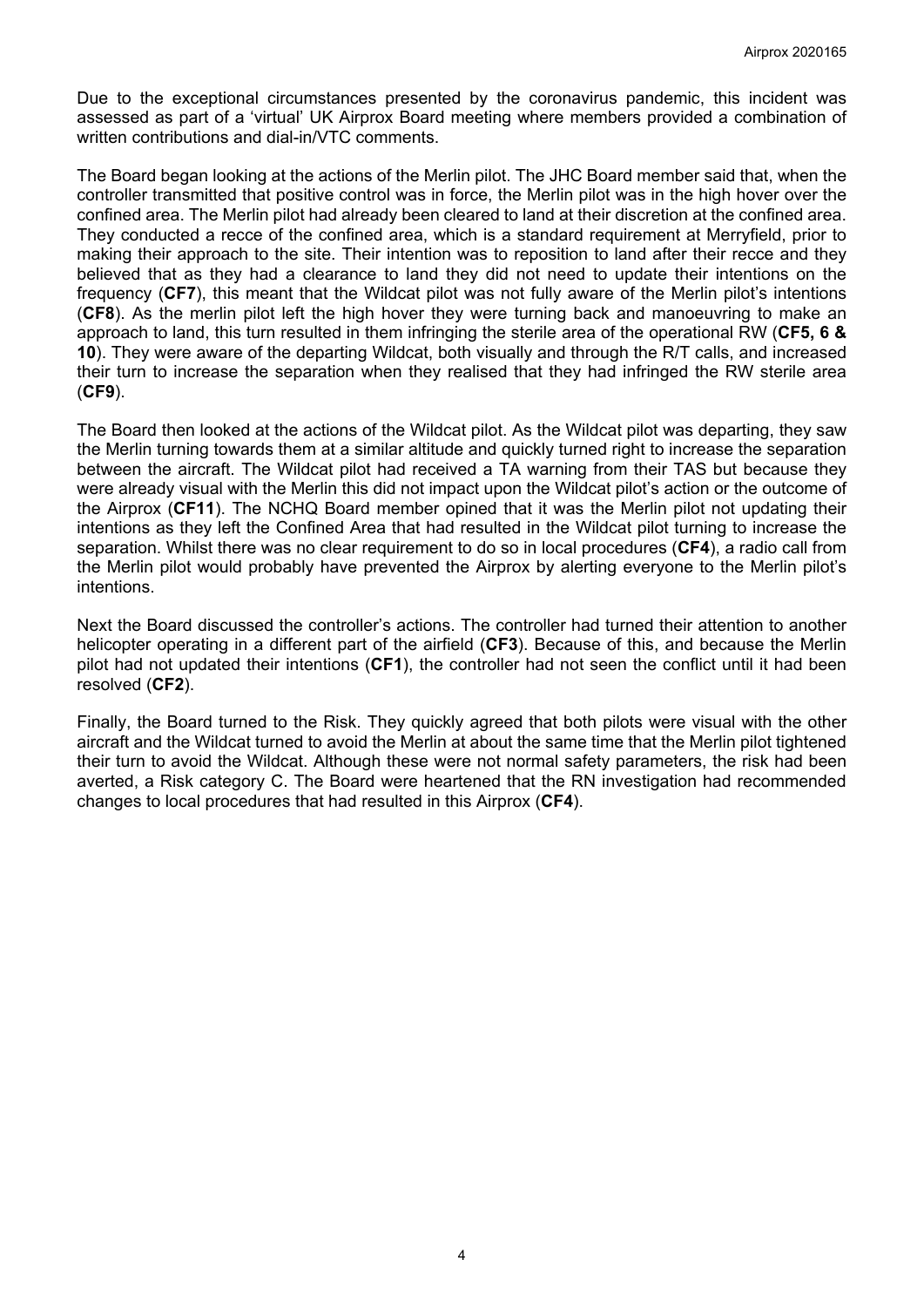# **PART C: ASSESSMENT OF CONTRIBUTORY FACTORS AND RISK**

### Contributory Factors:

|           | 2020165                                                        |                                            |                                                              |  |  |  |
|-----------|----------------------------------------------------------------|--------------------------------------------|--------------------------------------------------------------|--|--|--|
| <b>CF</b> | Factor                                                         | <b>Description</b>                         | <b>Amplification</b>                                         |  |  |  |
|           | <b>Ground Elements</b>                                         |                                            |                                                              |  |  |  |
|           | • Situational Awareness and Action                             |                                            |                                                              |  |  |  |
| 1         | Contextual                                                     | • Situational Awareness and Sensory Events | The controller had generic, late or no Situational Awareness |  |  |  |
| 2         | Human Factors                                                  | • Conflict Detection - Not Detected        |                                                              |  |  |  |
| 3         | <b>Human Factors</b>                                           | • Distraction - Job Related                | Controller engaged in other tasks                            |  |  |  |
|           | <b>Flight Elements</b>                                         |                                            |                                                              |  |  |  |
|           | • Regulations, Processes, Procedures and Compliance            |                                            |                                                              |  |  |  |
| 4         | Organisational                                                 | • Flight Operations Documentation and      | Inadequate regulations or procedures                         |  |  |  |
|           |                                                                | Publications                               |                                                              |  |  |  |
| 5.        | <b>Human Factors</b>                                           | • Flight Crew ATM Procedure Deviation      |                                                              |  |  |  |
|           | <b>• Tactical Planning and Execution</b>                       |                                            |                                                              |  |  |  |
| 6         | <b>Human Factors</b>                                           | • Action Performed Incorrectly             | Incorrect or ineffective execution                           |  |  |  |
|           | <b>Human Factors</b>                                           | • Accuracy of Communication                | Ineffective communication of intentions                      |  |  |  |
|           | • Situational Awareness of the Conflicting Aircraft and Action |                                            |                                                              |  |  |  |
| 8         | Contextual                                                     | • Situational Awareness and Sensory Events | The pilot had generic, late or no Situational Awareness      |  |  |  |
| 9         | <b>Human Factors</b>                                           | • Lack of Action                           | Pilot flew close enough to cause concern despite             |  |  |  |
|           |                                                                |                                            | <b>Situational Awareness</b>                                 |  |  |  |
| 10        | Human Factors                                                  | • Monitoring of Other Aircraft             | Pilot did not sufficiently integrate with the other aircraft |  |  |  |
|           | • Electronic Warning System Operation and Compliance           |                                            |                                                              |  |  |  |
| 11        | Contextual                                                     | • Other warning system operation           | Warning from a system other than TCAS                        |  |  |  |

#### Degree of Risk: C.

#### Safety Barrier Assessment[4](#page-4-0)

In assessing the effectiveness of the safety barriers associated with this incident, the Board concluded that the key factors had been that:

#### **Ground Elements:**

**Situational Awareness of the Confliction and Action** were assessed as **ineffective** because the Merlin pilot did not request departure, and the Merryfield Tower controller was looking at a different part of the airfield which meant that the controller did not have full situational awareness of the conflicting aircraft.

#### **Flight Elements:**

**Regulations, Processes, Procedures and Compliance** were assessed as **ineffective** because the Merlin pilot infringed the sterile area of the Duty runway without a clearance.

**Tactical Planning and Execution** was assessed as **partially effective** because the Merlin pilot did not communicate their intentions with the Tower controller prior to lifting from the confined area and infringed the sterile area of the Duty runway.

**Situational Awareness of the Conflicting Aircraft and Action** were assessed as **partially effective** because the Wildcat pilot did not have full situational awareness on the Merlin's position in the circuit.

<span id="page-4-0"></span><sup>4</sup> The UK Airprox Board scheme for assessing the Availability, Functionality and Effectiveness of safety barriers can be found on the [UKAB Website.](http://www.airproxboard.org.uk/Learn-more/Airprox-Barrier-Assessment/)